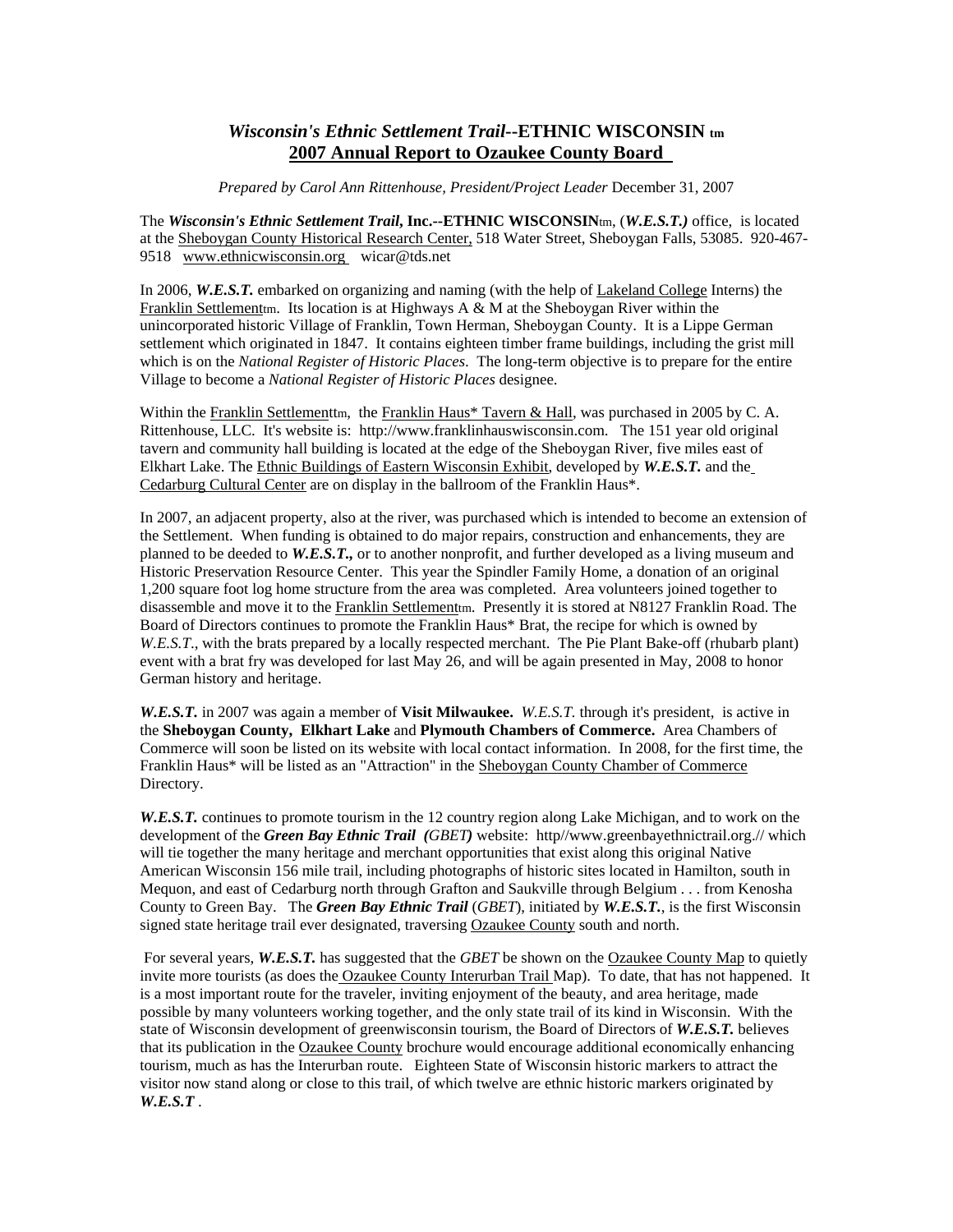The *GBET* trail began at Chicago's old Fort Dearborn. In Wisconsin, it begins at the southern State Line. The first marker is located at 95th Street and Highway 31 in Kenosha County. The second marker is found at the *Bohemian School* built in 1888 in the Town of Caledonia, Racine County. The third marker is located in Bayview at *Zillman Park*, and tells of area immigrants. In Milwaukee, one block north of the *Milwaukee County Historical Society*, at Weissgerbers "Third Street Pier", on Old World Third Street, a fourth marker commemorates the original settlement of *Kilbourntown*. The trail then progresses on Martin Luther King Drive to the Green Bay Road.

Continuing north through Ozaukee County, across the road from the *Isham Day House* in front of Mequon City Hall, the fifth marker, *Wisconsin's German Settlers* marker is placed. The trail follows the Green Bay Road through the *Hamilton Historic District* (NRHP), Grafton, north to the Village of Saukville, where the *Saukville Trails* marker is located at Triangle Park, then, north on LL into the Village of Belgium where the *Wisconsin's Luxembourgers* marker is found.

Traveling north to Highway 32 in Cedar Grove, a marker commemorates *Early Dutch Settlers* at Windmill Park. North to Sheboygan Falls, a marker is located in *Settlers Park.* Another marker is found adjacent to the *Meeme Poll House* in Manitowoc County. At Maribel is found the *Old Rock Mill* marker; the *Denmark*  marker is located in *Denver War Memorial Park*, and finally or first, depending on your direction of travel is found near the site of old Fort Howard, the *Beginning of the Green Bay Road* marker in Green Bay downtown at the river.

For more than ten years, issues of the state *Wisconsin Heritage Traveler* including the *W.E.S.T. heritage tourism* project have been published. In the present state four-color magazine, *W.E.S.T***.** is listed for contact information, ongoing, there, and in the Milwaukee Visitors Guide. Having participated since 1992, *W.E.S.T.* was part of the Wisconsin Department of Tourism booth again in March at the *Governor's Conference on Tourism* held at the Paper Valley Hotel in Appleton, and will again participate in the 2008 conference in Lake Geneva.

At the Historic Turner Hall National Landmark in Milwaukee where the *W.E.S.T.* Heritage Tourism Center is found, the highly frequented location contains the *Ethnic Ozaukee County* brochure developed by board members with the participation of several area groups, and published locally. Several Ozaukee Country brochures are found there including the Ozaukee County Interurban Trail, and the Ozaukee County Brochure, Village of Saukville *Historic Walking Trail, and* Cedarburg's *Washington House Inn.* A four color Wisconsin wall map about 5 x 7 feet in size features *W.E.S.T.--***ETHNIC WISCONSIN**tm and the *Green Bay Ethnic Trail*. Historic and cultural destinations are invited to provide literature for display there. A glass cabinet for public display of cultural sites is located in the front entrance of the restaurant. This *W.E.S.T. Heritage Tourism Center* display, across the street from Milwaukee's Bradley Center, is maintained by volunteers and provides for the distribution of current cultural, local and state literature. Thousands of brochures have been, and continue to be made available to visitors since the *heritage tourism* display was built in 1995.

The Board of Directors of *Wisconsin's Ethnic Settlement Trail* (*W.E.S.T.)* was instrumental in helping to secure the Boeker Farm in Cedarburg, planned for use as *Wisconsin Quilt History Museum*. In August of 2001, the *Wisconsin Quilt History Project*, Inc. was able to achieve its goal to purchase the farm; it continues to fundraise for the extensive work that is needed.

*W.E.S.T.* continues to publish ethnic histories and auto cassette tour tapes (including Walloon Belgian of Door/Kewaunee Counties, the Czech of Manitowoc/Kewaunee Counties, the Dutch of the Lower Fox River Valley, Brown and Outagamie Counties, and the Welsh of Waukesha County). Hundreds of copies of it's History of Elkhart Lake are sold annually at The Osthoff. In addition, six other histories including Schleswig-Holstein German of Calumet/Manitowoc Counties, and Native American from east of Lake Winnebago, Calumet and Fond du Lac Counties have been developed. These ethnic products are sold throughout Wisconsin and the country.

*W.E.S.T.* has produced through the years a number of festivals and exhibits in collaboration with *Cedarburg Cultural Center.* In 2004, it was an originator and participant in preparing an exhibit of original settlements at the Sheboygan County Historical Museum. The Ethnic Architecture of Eastern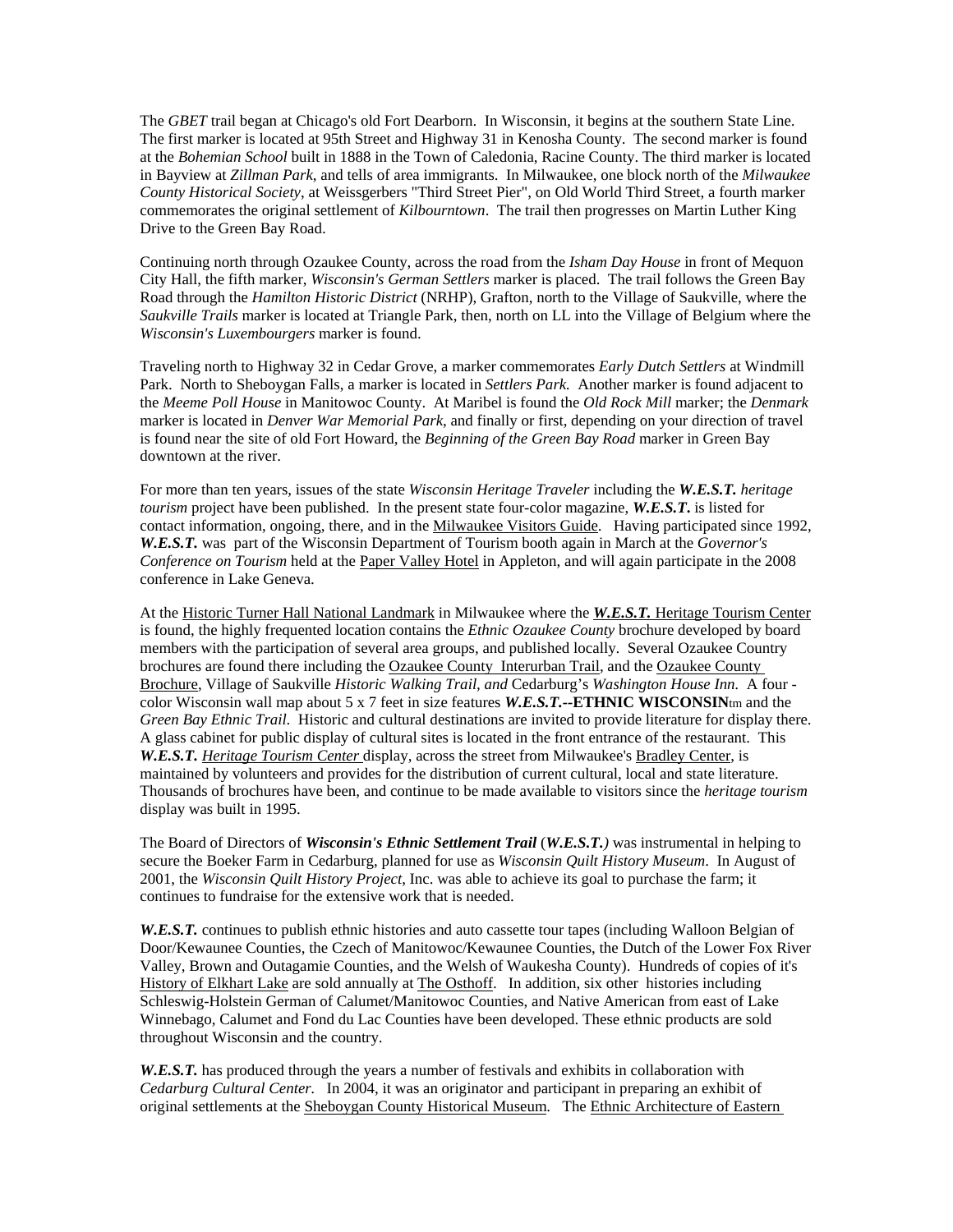Wisconsin Exhibit is presently displayed at the Franklin Haus\* Tavern & Hall in the Village of Franklin. *W.E.S.T.* has coordinated a *Smithsonian Institution* tour, and raised funds to "save" the old Payne Hotel in Saukville, and to begin restoration of *Historic Turner Hall* in Milwaukee.

The *Wisconsin's Ethnic Settlement Trail***, Inc--ETHNIC WISCONSIN**tm Board of Directors consists of volunteers to whom recognition of heritage and history are of great importance. Members work to honor and highlight settlement history in our Lake Michigan shoreline area, and to make the economic impact of *heritage tourism* grow in importance in our land. Ozaukee Report 12/31/07

## *Wisconsin's Ethnic Settlement Trail--***ETHNIC WISCONSIN**tm **Income/Expense -- Actual -- Period Ending 12/31/07**

| Income:                                             |              |             |              |  |
|-----------------------------------------------------|--------------|-------------|--------------|--|
| <b>Books Sales</b>                                  | \$<br>117.00 |             |              |  |
| Events--Log House & Pie Plant Bake-off              | 270.00       |             |              |  |
| <b>Interest Savings/Certificates of Deposit</b>     | 44.82        |             |              |  |
| <b>Cash Donations</b>                               | 55.00        |             |              |  |
| <b>Grant-Ozaukee County</b>                         | 1,000.00     |             |              |  |
| Memberships                                         | 260.00       |             |              |  |
| Sale of www.west.org                                | 1,285.00     |             |              |  |
| <b>Total Income:</b>                                | \$3,027.82   |             |              |  |
| <b>Expense:</b>                                     |              |             |              |  |
| Astro Log Homes--Spindler Log House Move            | \$2,796.50   |             |              |  |
| <b>Books Publication Cost</b>                       | \$485.20     |             |              |  |
| Dues: VMCVB                                         | 225.00       |             |              |  |
| Governors Conference on Tourism                     | Donation     |             |              |  |
| Log House Move Day-- Volunteers Food                | 78.38        |             |              |  |
| <b>Office Expense</b>                               | Donation     |             |              |  |
| Pie Plant Bakeoff Advertising/Music/Prizes          | 487.18       |             |              |  |
| Rent                                                | No Charge    |             |              |  |
| Staff (SCHRCenter) Office                           | No Charge    |             |              |  |
| Postage                                             | Donation     |             |              |  |
| Telephone - AT&T                                    | 379.05       |             |              |  |
| Website/Domain Charges                              | 91.20        |             |              |  |
| WI State Annual Report--                            | 10.00        |             |              |  |
| <b>Total Expense:</b>                               |              | \$4,552.51  |              |  |
| <b>Net Loss</b>                                     |              |             | \$1,524.69   |  |
| (Less Loan from Turner Fund                         |              | \$1,000.00) |              |  |
| <b>Adjusted Net Loss</b>                            |              |             | 524.69<br>\$ |  |
| <b>Cash on Hand &amp; in Bank Accounts 12/31/07</b> |              |             |              |  |
| <b>Savings Account</b>                              | 871.37<br>\$ |             |              |  |
| <b>Checking Account</b>                             | 605.11       |             |              |  |
| <b>Total Cash on Hand &amp; In Bank Accounts</b>    |              | \$1,476.48  |              |  |
| <b>Accounts Payable</b>                             |              |             |              |  |
| Depies: History Books Supplied Sold                 | S.<br>95.00  |             |              |  |
| <b>Cedarburg Cultural Center</b>                    | 25.00        |             |              |  |
| W. E. S.T. Turner Hall Display Reserve Fund Loan    | \$1,000.00   |             |              |  |
| <b>Total Accounts Payable</b>                       |              | \$1,120.00  |              |  |